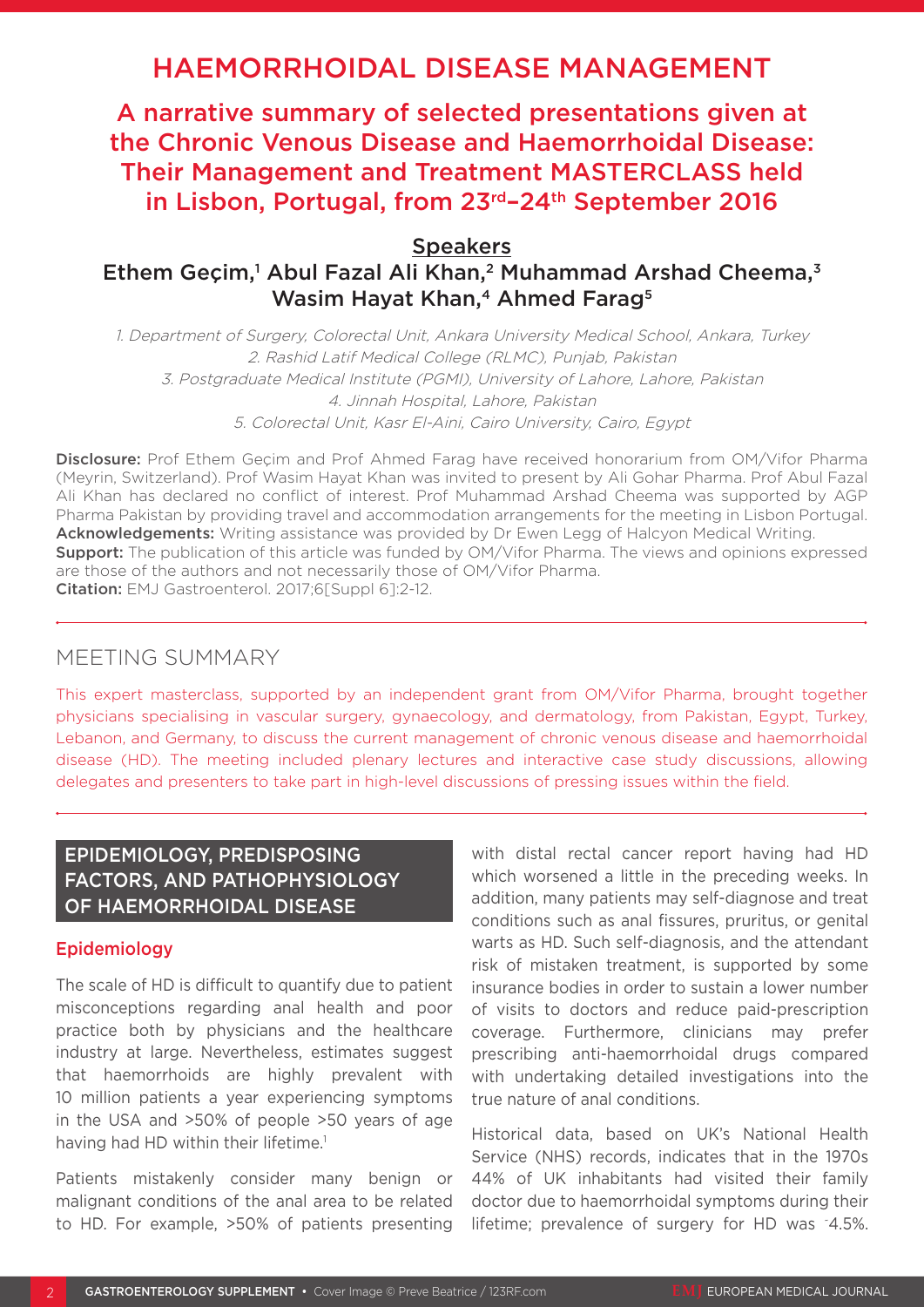More recent epidemiological data from St Mark's Hospital and Academic Institute, London, UK, the mecca of colorectal surgery in Europe, shows a HD prevalence of 13−36% within the general population.2 The actual prevalence is likely to be a little lower, as misreporting by patients or less experienced family physicians may result in erroneously inflated rates. Data from the USA indicate that HD affects 40−50 people in 100,000 (1.2 million/300 million).3,4 In the USA, >32,000 annual surgeries are carried out, and 1.5 million HD-related prescriptions are paid by Medicare and insurance companies. In addition, millions of people turn to over-the-counter formulas, herbs, or alternative medicines every year.

#### Predisposing Factors

A number of speculative risk factors for HD have been proffered including: seasonality, occupation, psychiatric conditions, cultural traditions, tight clothing, food style, erect posture, genetic heritability, irrıtable bowel syndrome, and sphincter tonus abnormalities. Evidence-based risk factors include: hormonal changes in pregnancy and child birth, ageing, insufficient dietary fibre or chronic diarrhoea, anal intercourse, constipation, and prolonged straining during defecation. People between the ages of 45–65 years most frequently report symptoms of HD. Gender does not appear to affect HD prevalence, although pregnancy is known to exacerbate symptoms.

#### Pathophysiology

A study investigated electrical waves associated with sampling, the response caused when a stool moves down and a person squeezes their sphincter to push the stool back up, in ambulatory patients. Sampling produces two wave forms: the ultra-slow wave and the giant ultra-slow wave. Both of these wave forms increased by 30% in people with prolapsing HD compared with controls, and the number of waves per hour was also significantly increased (p<0.05) in prolapsing HD patients. In addition, both day-time and night-time sphincter spike potentials were significantly higher compared with controls. These data indicate a different anorectal physiology in patients with HD, although the direction of causality has yet to be determined. Notably, in the majority of cases, these abnormalities are corrected by haemorrhoidectomy.<sup>5</sup> In addition, patients with HD display increased resting anal pressure without any significant change in internal sphincter thickness.<sup>6</sup>

Shearing of ligaments is a major feature of HD pathophysiology (Figure 1). Straining causes engorgement of veins via blockade of venous return, which causes an increase in venous pressure. The lumen for stools to pass through narrows and the mucosa thins due to this stretching, and enzymes or mediators further contribute to the degradation of supporting tissues in the anal cushions. Matrix metalloproteinase 9 (MMP-9), which has a key role in the pathophysiology of Crohn's disease, is overexpressed in HD tissue and acts to degrade extracellular proteins such as elastin, fibronectin, and collagen.7 Chronic overstraining with the attendant increases in pressure, stretching of vessels, engorgement, and stretching of the mucosa, eventually results in shearing of these ligaments, resulting in migration of the pile downwards, especially during defecation. In cases where the ligaments are partly intact, the haemorrhoidal piles will return to their original position after straining. However, when all ligaments are lost the pile will drop down and will not return to its original position.

Haemorrhoids have a tendency for hypervascularisation (Figure 1). MMP-9 and the related proteinase MMP-2 promote angioproliferative activity through transforming growth factor-β (TGF-β).8 Expression of the TGF-β binding site endoglin (CD105), vascular endothelial growth factor (VEGF), and microvascular density are all increased in Grade  $III$ –IV HD.<sup>7,9</sup> In addition to microvascular changes, the terminal branches of the superior rectal artery supplying the anal cushion exhibit larger diameters and greater blood flow, which correlate with HD severity. In the normal anal canal (AC) a sphincter-like structure is formed by a thickened tunica media, however in HD this sphincter-like mechanism disappears. The loss of this mechanism further increases blood flow alongside increased vascularisation.<sup>10</sup> These changes are surgery resistant and are likely drivers of recurrence. Dysregulation of the vascular tone, related to changes in vascular smooth muscle and the overlying endothelium, also likely contributes to pathophysiology, as evidenced by venous dilatation/distortion and increased production of vasodilator nitric oxide in HD tissue.<sup>7,11</sup> In addition to the above mechanisms, severe inflammation of the vascular wall and connective tissue occurs within haemorrhoidal tissue and has been shown to be associated with complications including ischaemia, thrombosis, and mucosal ulceration (Figure 1).12

In summary, the major features of HD pathophysiology include structural changes to the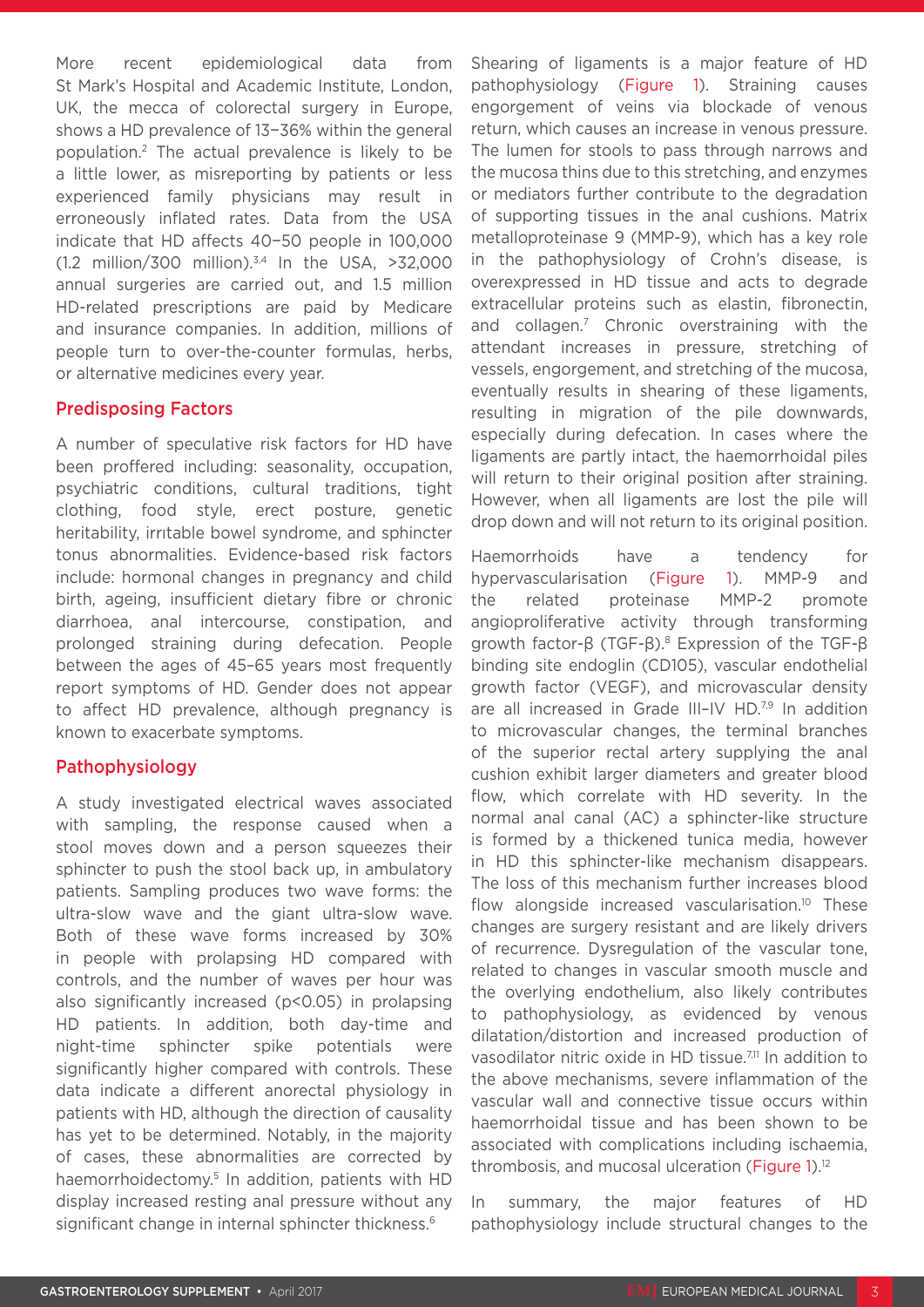supporting tissues within the AC; morphological changes to the existing vasculature and extensive neovascularisation; and inflammatory changes within the vascular wall and connective tissue.

### CLINICAL SIGNS AND SYMPTOMS

#### Classification

The American Society for Colorectal Surgeons (ASCRS) has created recommendations for the diagnosis of HD, and the European Society for Coloproctology (ESCP) are currently in the process of creating their own diagnostic criteria. ASCRS guidelines note that the diagnosis of HD is almost always clinical. History must be taken and include data on the extent, severity, and duration of symptoms, as well as information on bleeding, prolapse, pain, and issues of hygiene. Lifestyle considerations such as fluid and fibre intake should also be noted in addition to the review of bowel habits including frequency, consistency, and ease of evacuation.

Physical examination should typically include visual, digital, and anoscopic examinations. Clinicians should look for evidence of thrombosis; concomitant anorectal pathology, especially fissures, fistulas, and abscesses; and crucially, evidence of Crohn's disease. The presence of a history of conditions related to HD such as inflammatory bowel disease or other rectal conditions should be investigated. In addition, the use of medications which aggravate HD, like

metformin, or drugs which increase risk of bleeding, like aspirin, should be recorded.

HD is graded with increasing severity from I−IV (Table 1). Grade I is defined by prominent haemorrhoidal vessels with no prolapse. The pathology is internal and can be visualised by anoscopy and the patient is likely to complain of bleeding, some leakage, and discomfort. Grade II is characterised by prolapse during the Valsalva manoeuvre, straining, and defecation. However, the ligaments are sufficiently intact to pull the piles back up. Grade III is distinct from Grade II because, although the ligaments remain somewhat intact, the prolapse requires manual reduction. Finally, Grade IV HD occurs when there are no remaining intact ligaments; haemorrhoids remain chronically prolapsed and are not manually reducible.

A lesser-known classification exists based on anatomical findings and aimed at describing the difficulty of performing corrective surgery. Primary haemorrhoids are prolapsed and present at the typical three sites of the anal cushions. Secondary haemorrhoids are classified by additional piles between the three primary haemorrhoids; this increases the difficulty of surgery due to the higher risk of stricture. Patient satisfaction is also more difficult to achieve as avoiding stricture is likely to necessitate leaving some minor prolapse. Lastly, the most serious grade is circumferential haemorrhoids, which increase the difficulty of all the above-mentioned issues.13



#### Figure 1: Pathophysiology of haemorrhoidal disease.12 VEGF: vascular endothelial growth factor.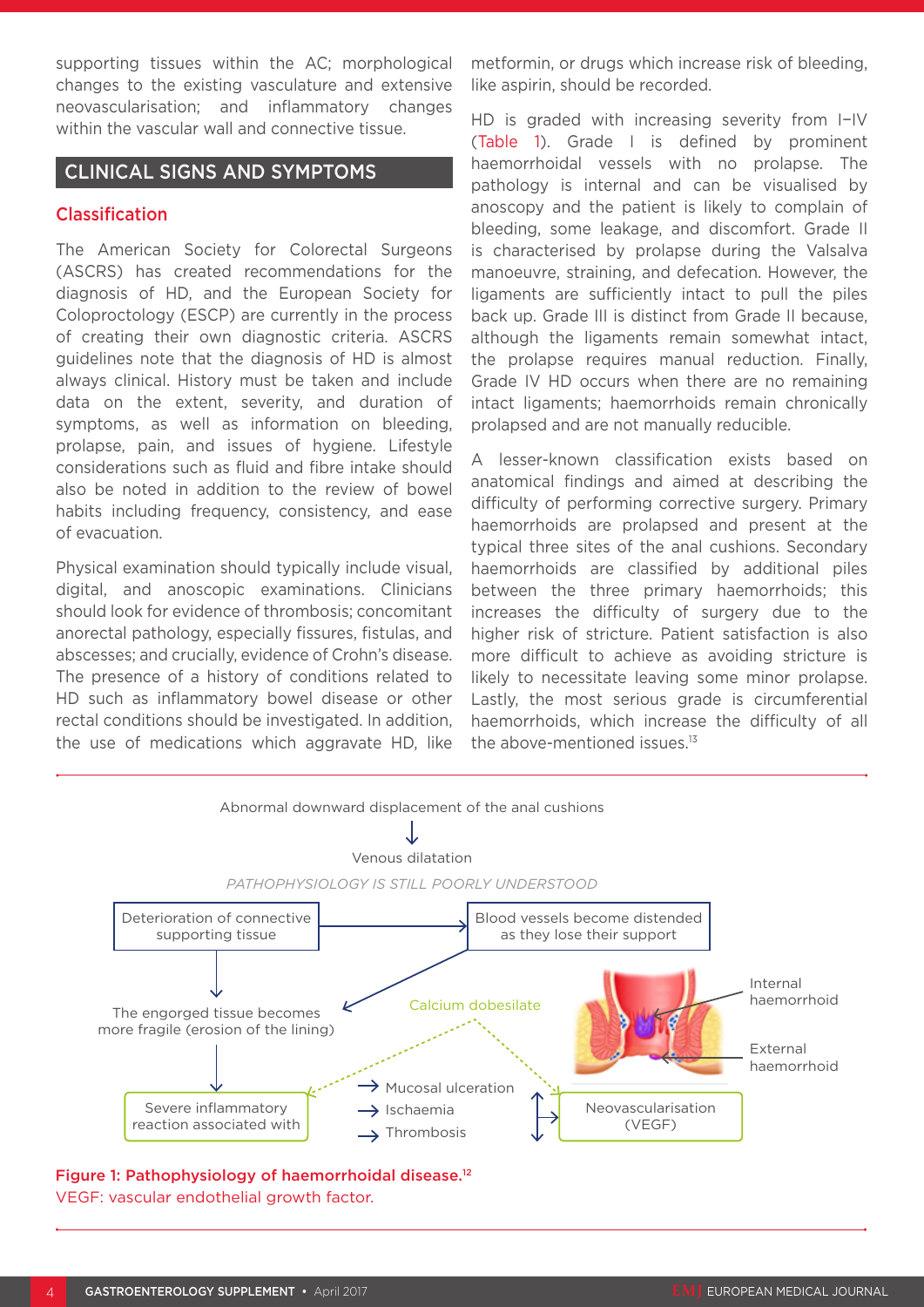Table 1: Classification of haemorrhoidal disease.

| Grade         | Finding                                            | Schematic |
|---------------|----------------------------------------------------|-----------|
|               | Prominent haemorrhoidal vessels; no prolapse       |           |
|               | Prolapse with Valsalva and spontaneous reduction   |           |
|               | Prolapse with Valsalva requires manual reduction   |           |
| $\mathsf{IV}$ | Chronically prolapsed manual reduction ineffective |           |

#### Symptoms

HD symptoms may be classified as direct (bleeding, palpable, prolapsed piles) or indirect (wet anus with soiling and discomfort, and thrombosis which results in pain). Bleeding related to haemorrhoids is typically bright red, painless, and is visualised by drops of blood in the bowl following defecation. When there is no obvious source of bleeding on anorectal examination or when the patient has significant risk factors for colorectal neoplasia then bleeding should not be attributed to haemorrhoids until the colon is adequately evaluated. $14$  Depending on the colorectal cancer risk profile, colonoscopy or the cheaper sigmoidoscopy may be recommended. Risk factors beyond bleeding include age, family history, and the presence of previous conditions related to bowel cancer such as inflammatory bowel disease, breast cancer, or an ovarian pathology.

Under normal circumstances, HD is painless and the patient only complains of discomfort. Pain occurs in conjunction with thrombosis, particularly in an external haemorrhoid, or if a fourthdegree internal haemorrhoid becomes strangulated. Related issues such as an underlying abscess or anal fissure may also cause pain.

#### Physical Examination

Physical examination should include digital examination and anoscopy. The perianal area should be inspected for anal skin tags, external haemorrhoids, perianal dermatitis from anal discharge or faecal soiling, fistula-in-ano, or anal

fissure. Straining can ease physical examination in cases of internal haemorrhoids. Digital examination should be used to assess abnormal anorectal masses, anal stenosis and scarring, and anal sphincter tone. In older men, prostatic symptoms, which underlie straining during micturition, should be assessed as part of differential diagnosis.

During anoscopy, haemorrhoidal size, location, severity of inflammation, and bleeding should be noted. This assessment should be used to decide if surgery is indicated and which is the most appropriate form. Intra-rectal retroflexion of the colonoscope or transparent anoscope with flexible endoscope allow excellent visualisation of the AC and can permit recording of pictures in most cases.<sup>15</sup>

# SURGICAL MANAGEMENT OF HAEMORRHOIDAL DISEASE

There are many different surgical procedures available to treat HD, unfortunately, none of them is ideal, necessitating careful consideration as to what the best procedure is for each individual patient. The clinical presentation, severity of disease, and risk of recurrence should all be considered before initiating surgery. Furthermore, although effective, classical procedures are associated with considerable pain and, in some cases, rare but very serious complications.

Depending on the grade of HD presented, physicians may consider lifestyle interventions, pharmacological agents, or office procedures such as rubber-band ligation or cryotherapy, before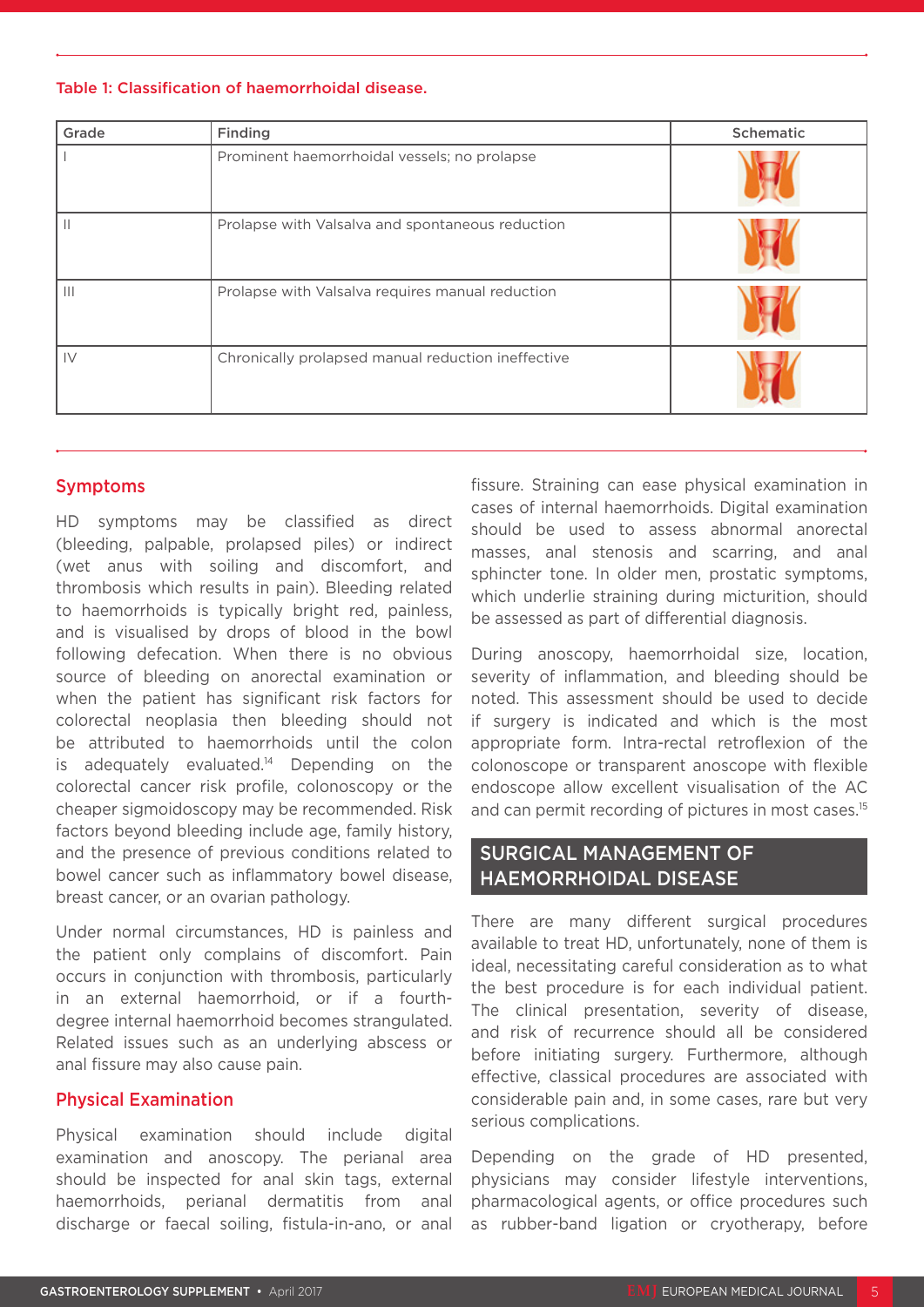undertaking surgical interventions. However, for Grade III and IV HD, and refractory cases of Grade II, surgery is often necessary. Open (Milligan-Morgan) and closed (Fergusson) haemorrhoidectomy represent common 'classical' procedures. These procedures vary in popularity regionally with Milligan-Morgan more common in Pakistan and Fergusson more common in the USA, for example. Newer forms of haemorrhoidectomy using energy devices like the LigaSure™ device (Medtronic, Minneapolis, Minnesota, USA) or laser ablation are now also available. In addition, procedures which do not excise the prolapsed anal cushion, but rather try to restore the anatomy and physiology of the AC, such as stapled haemorrhoidopexy and haemorrhoidal artery ligation (HAL) with anopexy, are now available.

#### Haemorrhoidectomy

Surgical treatment is used in about 5–10% of HD cases. Common complications include: urinary retention, pain, bleeding, anal stenosis associated with open surgery, perianal fistula, incontinence, and recurrence. Rates of complications range from 3–12% and, although rare, some like anal stenosis are very difficult to treat. Many patients avoid surgery until they experience circumferential prolapse of the anal cushion at which stage surgery is challenging and patient satisfaction is difficult to achieve. Milligan-Morgan has previously been described as the 'The Gold Standard' surgical procedure for HD. However, although good results can be achieved with early Grade III HD, in cases of circumferential prolapse unexcised tissue often leads to patient dissatisfaction.

Milligan-Morgan and Fergusson haemorrhoidectomy have similar results with respect to pain, postoperative complications, scarring, and surgical duration. The choice between these techniques is likely to derive from the personal experience of the surgeon and patient preference.16 Comparison of classical open haemorrhoidectomy showed a significantly shortened surgical time with LigaSure. It has been proved to be a safe and effective procedure with less blood loss and postoperative pain, as well as fewer complications compared with conventional haemorrhoidectomy. In addition, the technique is technically simpler as it avoids the use of sutures and reduces the need for haemostasis.17 However, these benefits have not been demonstrated in all studies and there are additional costs related to this technique.

#### Minimally Invasive Techniques

The deficiencies in 'classical' surgical procedures have led to the development of new techniques which aim to reduce postoperative pain, shorten recovery time, reduce complications, and lower recurrence rates. Unfortunately, current progress suggests that achieving some of these objectives is difficult without a trade-off, for example techniques which reduce postoperative pain may result in a higher recurrence rate.

The minimally invasive technique of mucopexy, with or without mucosal resection and HAL, is being increasingly used. Mucopexy, which is also known as rectoanal repair (RAR), aims to correct the underlying pathophysiology of HD while sparing the sensitive anoderm resulting in a rapid return to normal life without pain, and increased patient satisfaction.<sup>18</sup> The trade-off is a slightly higher risk of recurrence, although the procedure can be repeated in cases of recurrence.

Stapled haemorrhoidopexy was introduced approximately a decade ago. The technique involves mucosal and submucosal resection 4–5 cm above the dentate line, an area which is insensitive to pain, with a circular stapler. The distal and proximal mucosa are fixed together using the stapling device following resection. The procedure both interrupts the arterial blood flow to the haemorrhoids, allowing involution of the haemorrhoidal plexus, and pulls the anal cushion back to its normal position. In a systematic review, stapled haemorrhoidopexy resulted in less postoperative pain and improved patient satisfaction (odds ratio [OR]: 2.33; p=0.003), but an increased recurrence rate (OR: 3.48; p=0.02), compared with haemorrhoidectomy. The rate of complications did not differ significantly between the two techniques (20% versus 25%, p=0.06, for haemorrhoidopexy and haemorrhoidectomy, respectively).<sup>19</sup> However, stapled haemorrhoidopexy is associated with some serious complications including anastomotic bleeding, requiring blood transfusion, and pelvic sepsis necessitating colostomy.

HAL was introduced many years ago, however the technique was associated with a very high recurrence rate. More recently, it has been combined with RAR (HAL-RAR) resulting in an acceptable recurrence rate. The resulting combined procedure is an effective and minimally invasive treatment for Grade III and Grade IV HD.20 Specialised equipment is available allowing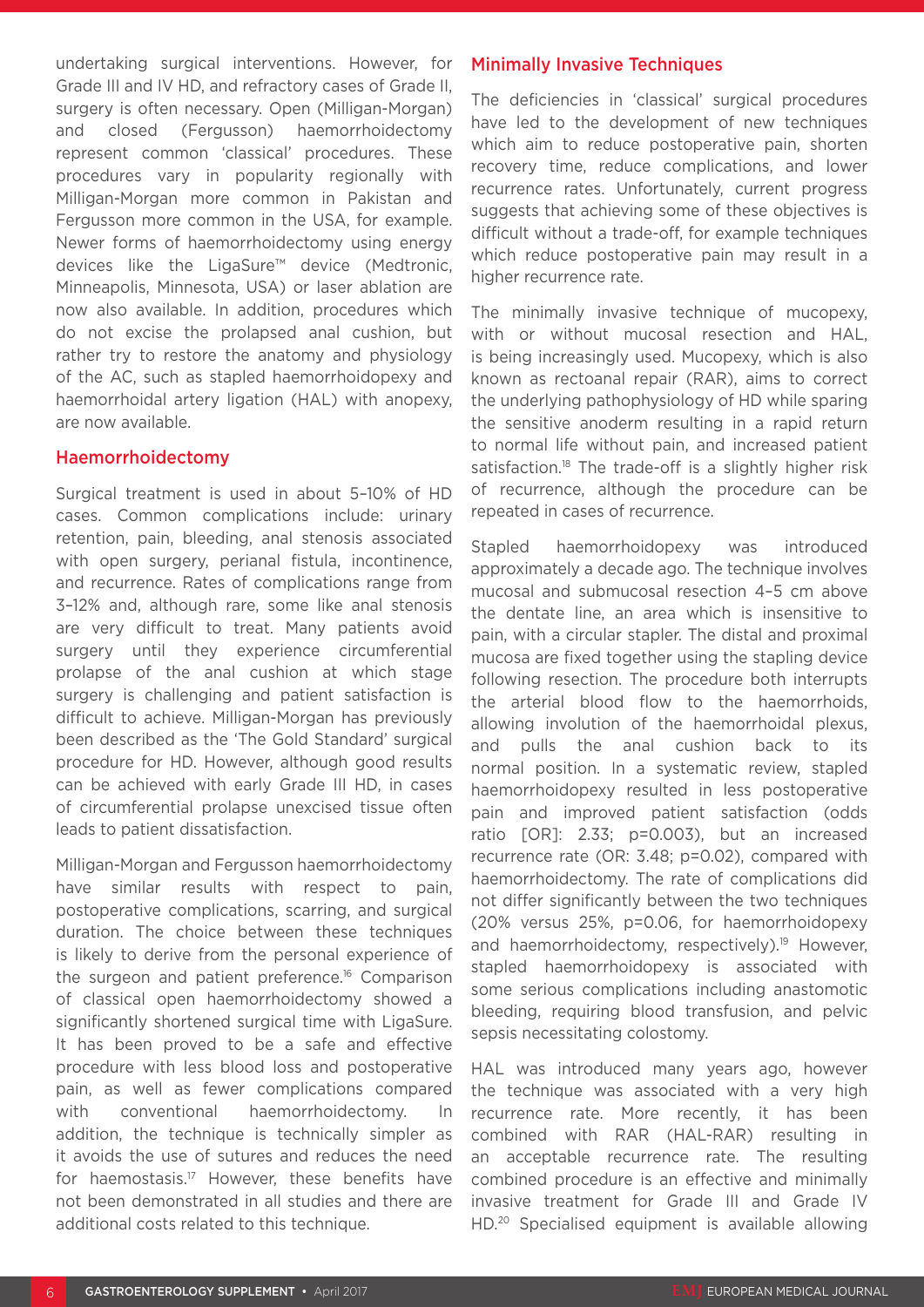localisation of the haemorrhoidal arteries using a Doppler-ultrasound probe followed by ligation using a suture inserted into the device. The arterial ligation reduces blood flow to the anal cushions while the next part of the procedure uses a running suture to bring the prolapsed anal cushion back to its normal position. The whole procedure is carried out above the dentate line to avoid pain. The technique is relatively easy to master and leaves a more natural appearance than classical haemorrhoidectomy procedures. There is a growing body of evidence on the effectiveness of HAL-RAR and National Institute for Health and Care Excellence (NICE) guidelines state that HAL represents "an efficacious alternative to conventional haemorrhoidectomy or stapled haemorrhoidopexy in the short and medium term [with] no major safety concerns."21-29

### Real-World Experience with Haemorrhoidal Artery Ligation and Rectoanal Repair in Pakistan

A prospective observational study based in the general-surgical units of three hospitals was recently carried out to assess HAL-RAR. Patients (N=150) with symptomatic Grade III or IV HD or failure of band ligation for Grade II underwent HAL-RAR and received 2 weeks of postoperative treatment with the phlebotonic calcium dobesilate. Outcomes including postoperative complications and pain were assessed over a 1-year follow-up which included physician visits at 2 and 6 months.

The majority (n=116) of patients were male with a mean age of 45 years. Mean (range) operating time was 45 minutes (35−65 minutes), with a mean of 7 HALs and 3 RARs per patient. The mean hospital stay per patient was 19 hours (14−48 hours). There were some early issues with postoperative pain (18 patients required narcotic analgesics and four patients complained of excessive pain, which in two patients lasted for 5 days). However, these issues did not persist following more diligent attempts to keep the RAR procedure above the dentate line. Early postoperative complications included retention of urine (n=5) and mild self-limiting bleeding (n=7). Patient satisfaction was high (83%) though the study was limited by the lack of a longterm follow-up and a comparator arm. In summary, HAL-RAR is a safe surgical method, which can reduce symptoms of Grade II and III HD with high patient satisfaction.

# MEDICAL MANAGEMENT

Medical management of haemorrhoids is always indicated and is sufficient in >50% of cases. Therapeutic strategies include a combination of flavonoid derivatives, calcium dobesilate, regularisation of gut motility and defecation, general and dietary advice dealing with constipation, and topical treatments (e.g. calcium dobesilate with dextromethorphan and/or lidocaine).

The treatment algorithm for Grade I and II haemorrhoids from the 2006 consensus statement by the Society of Surgeons of Pakistan and Pakistan Medical Association (PMA), recommends dietary and lifestyle modification, micronised purified flavonoid fraction (MPFF), and topical treatment. MPFF is a flavonoid therapy and, as such, acts by prolonging the vasoconstrictor effect of noradrenaline on the vein wall, increasing venous tone, and therefore reducing venous capacitance, distensibility, and venous stasis. In addition, flavonoids act to increase venous return, reduce hypertension, and protect venous valves from leukocyte-induced inflammation and destruction thus helping to prevent the appearance of reflux.

Since these 2006 recommendations, the use of the phlebotonic calcium dobesilate has become more widespread. Calcium dobesilate has previously demonstrated efficacy in the treatment of diabetic retinopathy and chronic venous insufficiency, and beneficial effects include: decreased capillary permeability, decreased platelet aggregation, decreased blood viscosity, decreased bleeding, and increases in lymphatic transport. In addition, calcium dobesilate targets two key pathophysiological features of HD (Figure 1): antiinflammatory effects have been demonstrated both indirectly through reductions in leukocyte recruitment and directly through inhibition of inflammatory mediators; and antiangiogenic effects have been demonstrated both through reductions in VEGF expression and blockade of VEGFinduced angiogenesis, and through blockade of fibroblast growth factor activity.30-36

### Evidence for Efficacy of Phlebotonics in Haemorrhoidal Disease

Calcium dobesilate is indicated for the treatment of HD which does not require surgery. In addition, calcium dobesilate therapy can be utilised within a regimen with includes surgical intervention. Therapy before surgery can be used to reduce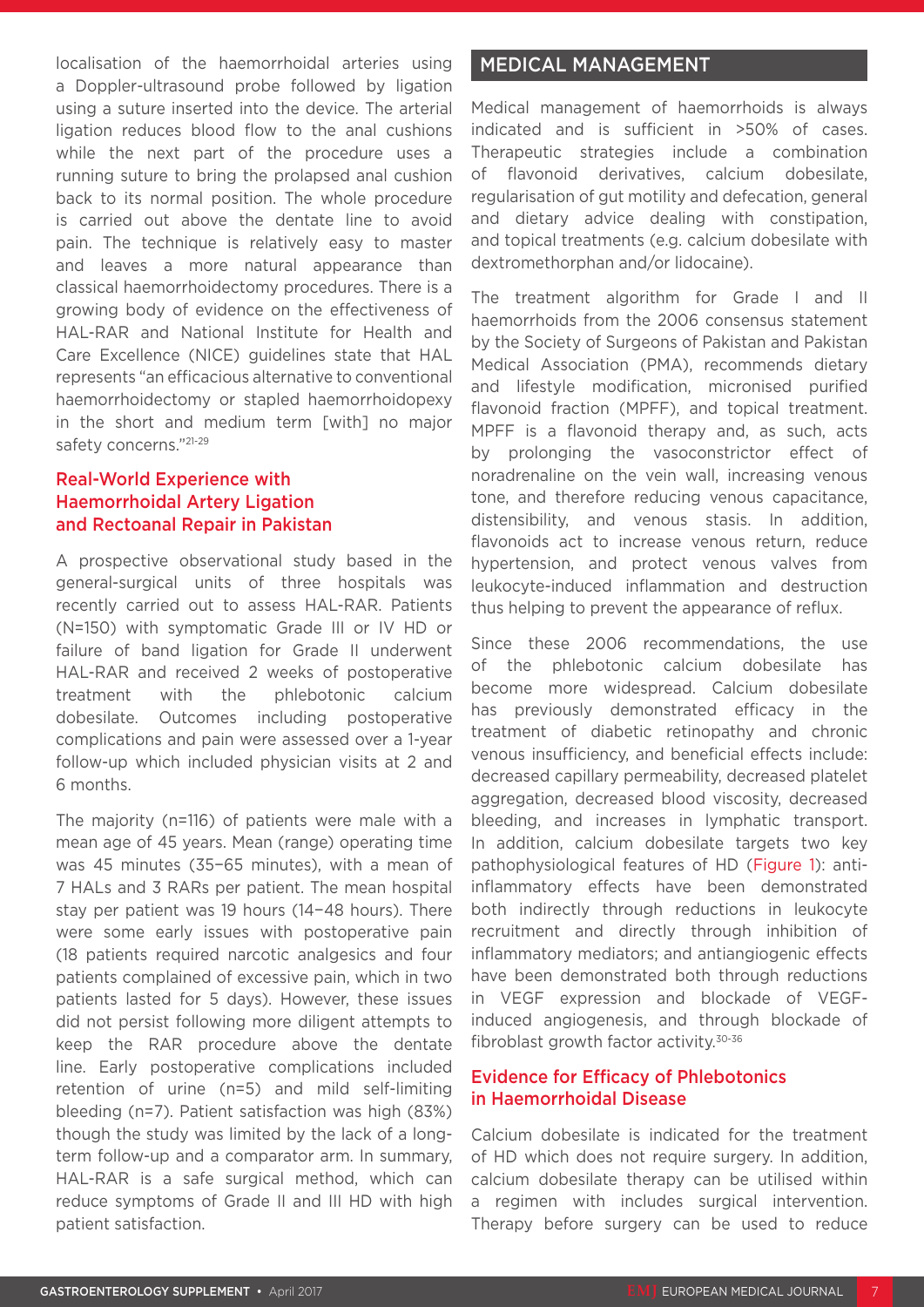inflammation in the run up to surgery, in addition calcium dobesilate can be used post-surgery to reduce symptoms and aid in healing.

Cochrane conducted a systematic review into the evidence base for phlebotonics in HD.<sup>37</sup> The review identified 24 eligible randomised controlled trials, 20 of which were eligible for inclusion (N=2,344). Phlebotonics demonstrated a statistically significant beneficial effect in comparison with placebo for the outcomes of pruritus (OR: 0.23; 95% confidence interval [CI]: 0.07–0.79; p=0.02), bleeding (OR: 0.12; 95% CI: 0.04–0.37; p=0.0002); bleeding post-haemorrhoidectomy (OR: 0.18; 95% CI: 0.06–0.58; p=0.004), discharge and leakage (OR: 0.12; 95% CI: 0.04–0.42; p=0.0008), and overall symptom improvement (OR: 15.99; 95% CI: 5.97– 42.84; p<0.00001).<sup>37</sup> The sole symptom assessed where a significant improvement was not achieved compared with placebo was pain.

Three English language studies assessing the efficacy of calcium dobesilate in HD are available. Sarabia et al.<sup>38</sup> conducted a double-blind, 4-week study of calcium dobesilate (1.5 g/day) versus the flavonoid fraction of diosmin (1.5 g twice a day) in 51 patients with acute episodes of HD. Blinding was maintained for the first 10 days and symptoms (pain, discharge, pruritus, oedema, inflammation, bleeding, and anal pressure) assessed at baseline Day 2, Day 8, and at 4 weeks. At Day 2, there was a significant improvement in six of the seven symptoms in the diosmin arm and all seven symptoms in the calcium dobesilate arm (Figure 2). After 4 weeks, 76% of patients in the calcium dobesilate group and 73% in the diosmin group were asymptomatic, both drugs were similarly well-tolerated. In summary, the same efficacy was achieved with half the number of daily doses of calcium dobesilate compared with the active control.<sup>38</sup>

In a 2-week randomised double-blind study, patients with Grade I or II HD received either calcium dobesilate (n=29) or a high fibre diet (n=16). Symptoms and anoscopic inflammation were scored on a scale from 0–2 at baseline and after treatment. Patients treated with calcium dobesilate achieved a significant reduction in symptoms and anitis at Week 2 compared with baseline. In addition, anoscopic inflammation was significantly better in the calcium dobesilate group compared with the diet group. The authors concluded that together with the recommendations about diet and bowel and discipline, oral calcium dobesilate treatment provides an efficient, fast, and safe treatment for acute symptoms of HD.39



Figure 2: Effect of 2 days of calcium dobesilate or diosmin therapy on haemorrhoidal disease-related symptoms and inflammation.<sup>38</sup>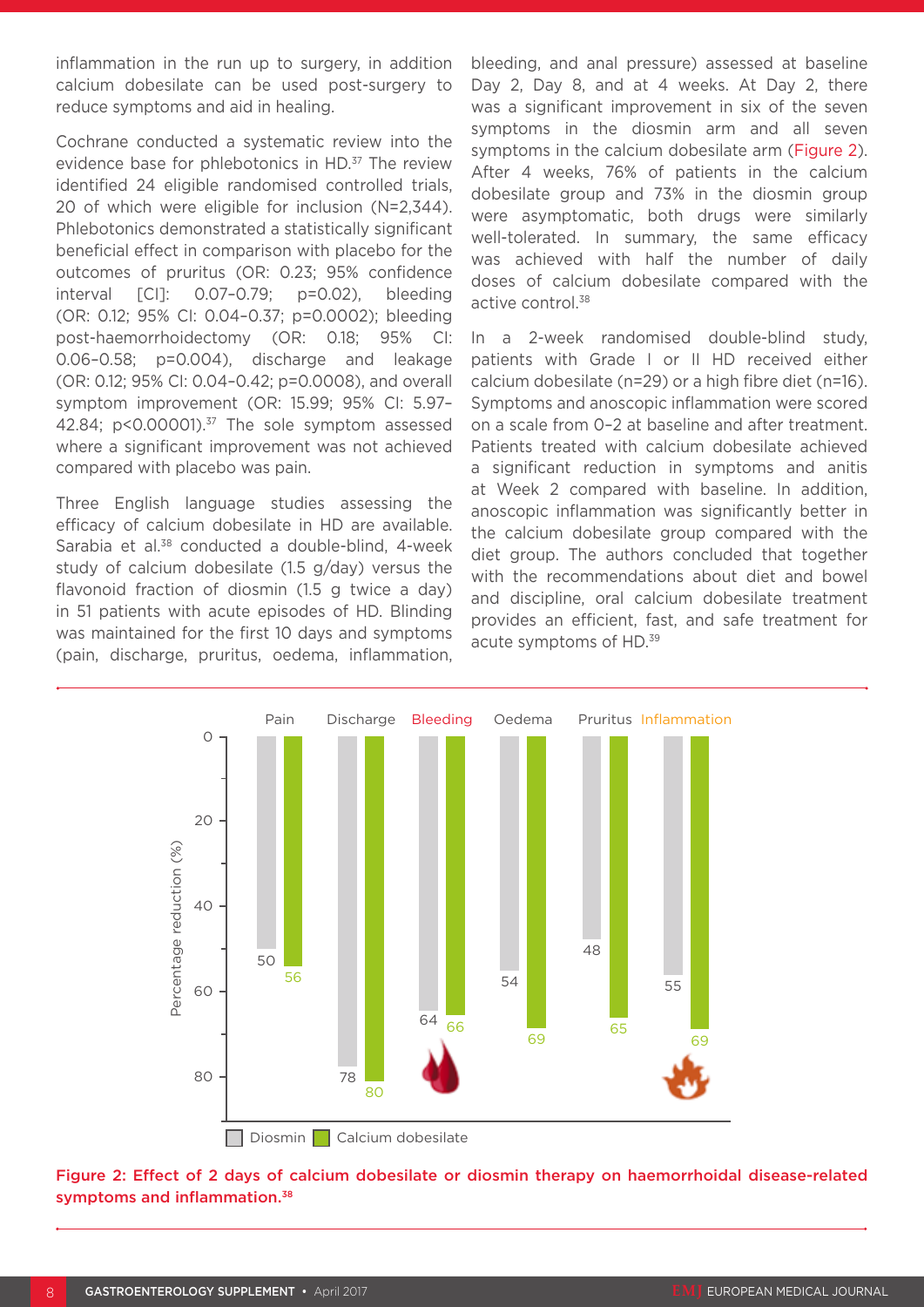Calcium dobesilate is currently the only phlebotonic available as a topical therapy. A combined topical/oral regimen was assessed in a 6-week randomised double-blind study of 115 patients with Grade I or II HD treated with a high fibre diet or calcium dobesilate (Week 1: 1 g/day orally; Weeks 2–6: 500 mg/day orally, and 0.5% w/w topically twice daily before and after defecation). Outcomes included both symptom and anoscopic-inflammation scores. In those patients treated with calcium dobesilate, the mean (range) time to symptom relief was 6.5 (2−12) days and approximately 85% of patients achieved a significant reduction in symptoms after 2 weeks. More than 80% of the patients achieved cessation of bleeding and resolution of severe anitis at 6 weeks, as compared to 44% in the diet group. Symptom score and anitis score fell significantly from baseline at 6 weeks (p=0.0002 for both comparisons). In addition, both symptoms and anoscopic inflammation were significantly better in the calcium dobesilate group than in those patients on a high fibre diet alone (p=0.0016 and p=0.0014, respectively).40

# MEDICAL MANAGEMENT OF HAEMORRHOIDAL DISEASE WITH CALCIUM DOBESILATE IN PAKISTAN

The burden of HD in Pakistan is difficult to determine. Presentation at medical facilities likely under-represents the true prevalence as treatments by both conventional and non-conventional methods occur outside the clinical environment. Data suggest that 3 days of calcium dobesilate (1.5 g/day) therapy can achieve a 60% reduction in HD symptoms. However, published data from Pakistan are currently lacking.

A study is currently being conducted in two hospitals in Lahore in order to investigate the efficacy of calcium dobesilate in treating HD. The prospective observational study is recruiting adult patients with Grade I or II HD. Patients with recurrent disease, complications such as thrombosed or strangulated haemorrhoids, and those with bleeding disorders are excluded. The primary outcome measure is the mean haemorrhoid symptom score based on the following criteria: pain, discharge, bleeding, pruritus, inflammation, and oedema. Individual symptom scores are assessed on a visual analogue scale. The baseline haemorrhoidal symptom score was noted, and

a post-treatment score recorded after 3 days of calcium dobesilate treatment (1.5 g/day).

Based on interim results the majority of patients (N=30) were male (n=24). There was a 54% reduction in symptom score after 3 days, which is in line with expected results. Authors plan to extend the interim results to 300 patients in order to provide country-specific data of calcium dobesilate efficacy in HD disease.

# ENDORECTAL ULTRASONOGRAPHY IN HAEMORRHOIDS: A NEW INSIGHT IN AETIOLOGY

Despite an increasingly detailed understanding of the pathophysiology of HD, gaps in knowledge remain regarding the underlying aetiology of the condition. Both defecation and continence rely on the control of the pressure in the AC, however numerous studies using anorectal manometry in both health and disease have left unanswered questions. For example, why do one-third of patients with incontinence maintain a normal anal pressure? Dissonant results led to discussion of whether anorectal manometry represented the correct technique to fully understand the physiology of continence, and if so, whether the correct measurements were being made to properly interrogate anorectal physiology. Anorectal physiology is highly integrated and cannot be adequately studied by focussing on anatomical or physiological factors in a piecemeal fashion. A modern methodological understanding requires a movement towards an integrated theory of coloproctology.

#### Towards a Mathematical Model of Continence

Despite describing the behaviour of Newtonian fluids, the flow equation has been successfully used by urogynaecologists and vascular surgeons to study the behaviour of non-Newtonian fluids and gain insights into urodynamics and haemodynamics, respectively. Modified for the anorectal system, the flow equation reads thus:

*intrarectal pressure AC resistance Flow (defecation) =*

In these terms, incontinence can be described as an abnormal flow of gas or bowel contents while a low flow state per unit time describes constipation. The interplay between pressure and resistance described by the flow equation explains why a subset representing approximately one-third of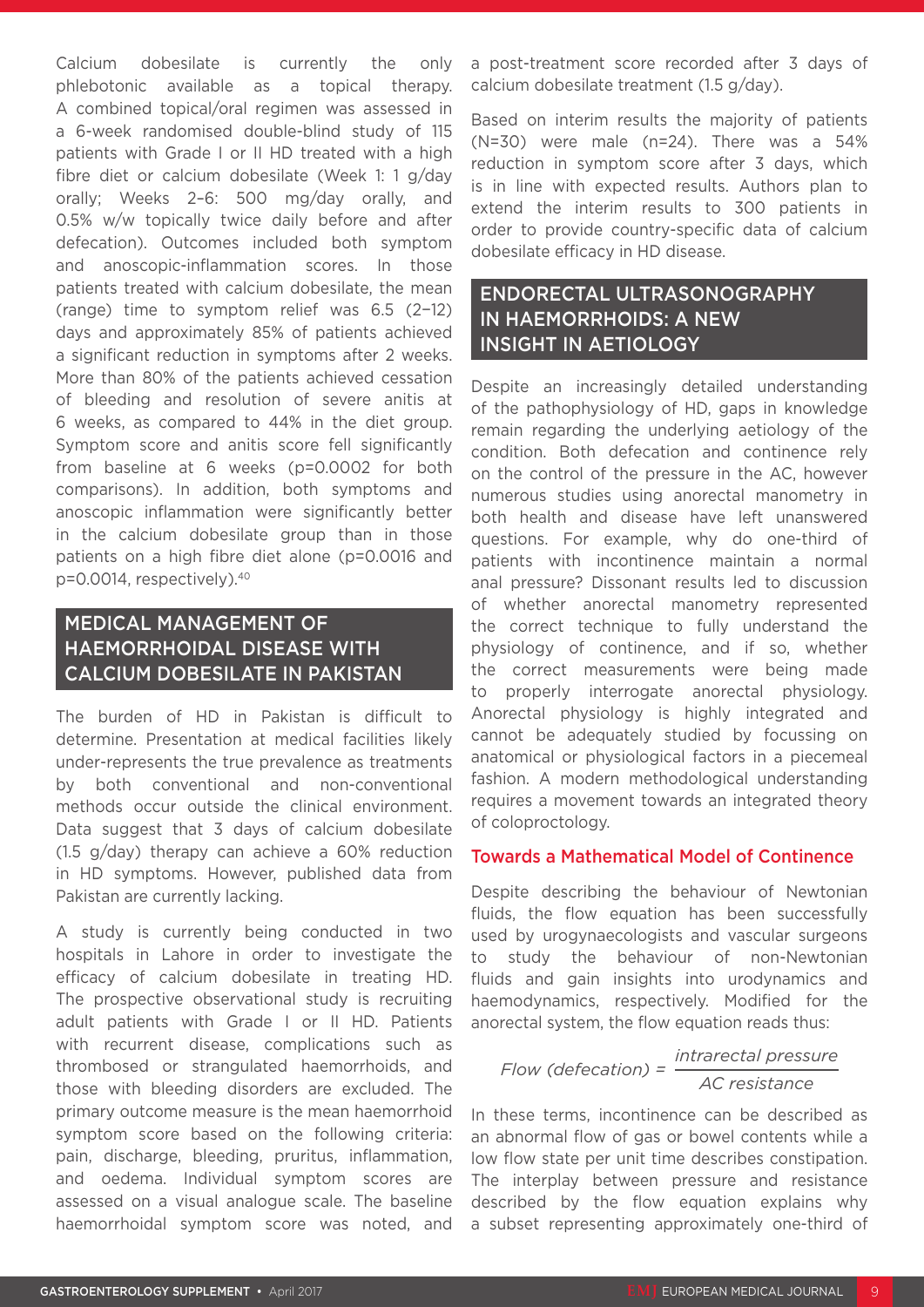patients with incontinence have normal anal pressure and, conversely, why examples of continent patients with anal prolapse are not uncommon with colorectal clinics.

The main determinants of AC resistance, the length and diameter of the AC, will be well recognised by surgeons. Incontinent patients tend to present with short wide ACs and corrective procedures focus on lengthening and narrowing of the AC. The diameter of the AC is the most important variable as can be recognised in the AC resistance equation where this factor is raised to the power of 4:

128×*dynamic viscosity (DV)* ×*AC length AC resistance =* 3.14×*(AC diameter)*<sup>4</sup>

The additional variable represented in the equation, DV, is again intuitively reflected in the clinical practice of providing patients with stool-softening laxatives when constipated and constipating agents in cases of incontinence.

Expanding the flow equation illustrates the increase in pressure, decrease in AC length, increase in AC diameter, and appropriate consistency of faecal matter which is necessary for normal defecation:

Flow = intrarectal  
(def.) = pressure (IRP) 
$$
\times \frac{3.14 \times (AC \ diameter)^4}{128 \times DV \times AC \ length}
$$

These factors can be affected by numerous behavioural and physiological factors including: diet which affects faecal consistency, delayed sensation which increases IRP due to build-up of faecal matter, and coughing which increases the length and decreases the diameter of the AC.

A well-known equation from another field of medicine can be used to gain insight into the effect of pressure on anorectal physiology. The Law of Laplace, which is utilised in both cardiovascular

and respiratory physiology, states that the larger the vessel the greater the wall tension required to withstand a given pressure:

$$
Wall tension (T) = \frac{distance (P)}{AC wall thickness (R)}
$$

The common variable of radius and diameter (2r) in the Law of Laplace and the Flow equation allows the integration on these two models into a hybrid law of coloproctology:

$$
Flow = IRP
$$

$$
\frac{3.15(T\delta)^4}{8 \times DV \times AC \ Length^4}
$$

According to the hybrid law of proctology the AC pressure must drop in order to facilitate defecation, as is known in the literature, in turn the AC wall tension increases as the flow increases during defecation. However, contrary to previous beliefs, the equation indicates that the AC wall thickness must increase during defecation in order to protect the AC against the increasing wall tension and prevent rupture. This increase in AC thickness has since been proved in control subjects using endorectal ultrasonography.<sup>41</sup>

#### Anal Canal Wall Thickness and Haemorrhoidal Disease

The relationship between increased wall thickness and defecation led researchers to theorise that there may be a relationship between reduced AC wall thickness and HD. Haemorrhoids may be increasing in size in order to compensate for reduced thickness, eventually resulting in a symptomatic and pathological situation. This proposed lack of wall thickness may be a result of excessive or early straining or a congenital lack of thickness in the AC wall which may predispose to HD.

Table 2: Internal and external anal sphincter thickness in haemorrhoidal disease patients and controls during rest and push.

|                                          | Sphincter thickness (mm)<br>Mean±SD |               | p-value |
|------------------------------------------|-------------------------------------|---------------|---------|
|                                          | Rest                                | Push          |         |
| Internal sphincter controls              | $2.1 \pm 0.4$                       | $2.2 \pm 0.3$ | 0.310   |
| External sphincter controls              | $5.7 \pm 0.9$                       | $6.2 \pm 0.7$ | 0.004   |
| Internal sphincter haemorrhoidal disease | $2.4 \pm 0.5$                       | $2.5 \pm 0.5$ | 0.243   |
| External sphincter haemorrhoidal disease | $6.6 \pm 1.1$                       | $6.9{\pm}0.9$ | 0.132   |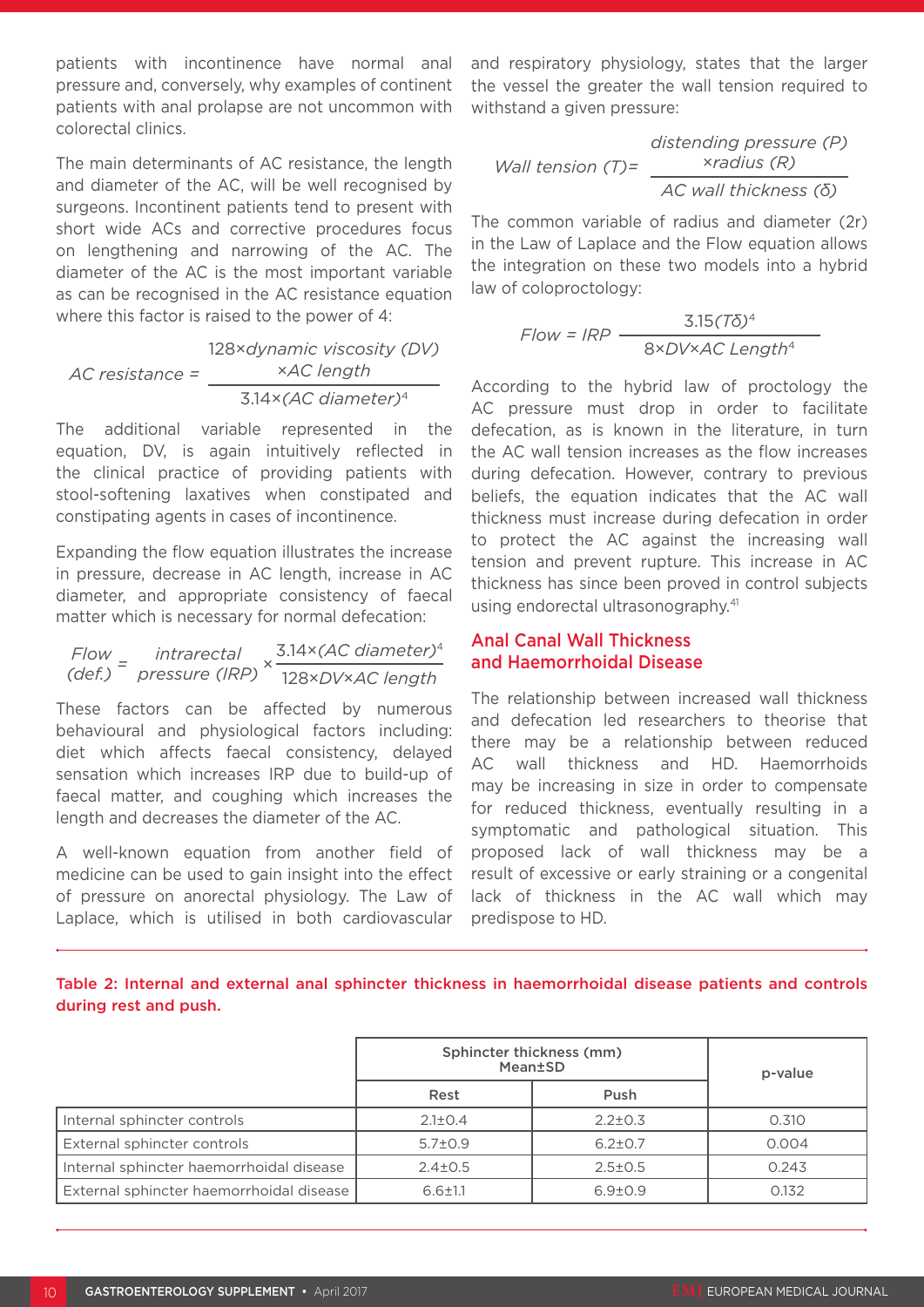In order to investigate this theory a prospective cross-sectional study (N=30) was undertaken using endosonography to compare the AC sphincter thickness in patients with HD and controls during rest and push. Fifteen patients presenting at Kasr Al-Aini hospital, Cairo University, Cairo, Egypt, with different degrees of HD and no history of previous anal surgery or concomitant anal disease were enrolled. Controls had no history of anal surgery, painful anal conditions, or anal disease. The whole AC was depicted using two-dimensional (2D) and three-dimensional (3D) imaging following circumferential endosonography carried out at four points, in order to account for the effect of the probe on anal thickness, during both rest and push.

The gender distribution (60% male) was similar in HD and control groups. The majority of the HD patients had Grade III haemorrhoids (60%); the remaining patients were evenly split between Grade II and IV haemorrhoids. Control patients presented with either hernia (60%), goiter (20%), or chronic calculous cholecystitis (20%).

There was no significant difference in the thickness of the internal anal sphincter during rest and push in either the control group or the HD group (Table 2). In the external sphincter, however, there was a significant difference in wall thickness between the rest and push states in the control group, as predicted by the hybrid law of proctology (Table 2). However, there was no significant difference in the thickness of the external sphincter at rest or during push in the HD group (Table 2). Furthermore, there was no significant difference between the internal anal sphincter of HD patients and controls either at rest (2.4 mm versus 2.1 mm, respectively; p=0.071) or during push (2.5 mm versus 2.2 mm, respectively; p=0.175). However, the external anal sphincter was

significantly thicker in the HD group compared with the control group at both rest (6.6 mm versus 5.7 mm, respectively; p=0.025) and push (6.9 mm versus 6.2 mm, respectively; p=0.022).

The results suggest a common aetiology for AC problems. High AC wall tension, for example caused by straining against an unrelaxed sphincter, may result in a reflex spasm of anal sphincters which in turn can lead to hypertrophy of the external sphincter muscle. HD can be viewed as a physiological response aimed at protecting the bowel wall against rupture through increasing the size of the anal cushions and, thus, wall thickness. Successful treatment of HD must encompass a behaviour element aimed at achieving normal defecation in response to urgency.41-43

#### **SUMMARY**

In summary, HD is associated with bleeding, oedema, pain and/or discomfort. The condition affects 40–50% of the population at one point in their lives and in most countries approximately 4% of the population require surgery. The exclusion of possible malignancy by anorectal endoscopy must be carried out before starting treatment for haemorrhoids with analogous symptoms such as bleeding. Symptoms must be treated, particularly acute bleeding and inflammation of the tissue. Although surgery is necessary for later stages of HD, patients must be saved from unnecessary procedures which are encouraged by some governmental policies such as procedurerelated bonuses. Calcium dobesilate is indicated for HD symptoms both in non-surgical cases and pre and post-surgery in order to 'cool down' the haemorrhoids before surgery and aid healing afterwards.

#### REFERENCES

1. Rivadeneira DE et al.; Standards Practice Task Force of the American Society of Colon and Rectal Surgeons. Practice parameters for the management of haemorrhoids (revised 2010). Dis Colon Rectum. 2011;54(9):1059-64.

2. Loder PB et al. Haemorrhoids: pathology, pathophysiology and aetiology. Br J Surg. 1994;81(7):946-54.

3. Johanson JF, Sonnenberg A. The prevalence of hemorrhoids and chronic constipation: An epidemiologic study. Gastroenterology. 1990;98(2):380-6.

4. Morris A et al. Canadian Association of General Surgeons and the American College of Surgeons. Dis Colon Rectum. 2010;53(6):953-5.

5. Waldron DJ et al. Prolonged ambulant assessment of anorectal function in patients with prolapsing hemorrhoids. Dis Colon Rectum. 1989;32(11):968-74.

6. Sun WM et al. Haemorrhoids are associated not with hypertrophy of the internal anal sphincter, but with hypertension of the anal cushions. Br J Surg. 1992;79(6):592-4.

7. Han W et al. [Pathologic change of elastic fibers with difference of microvessel density and expression of angiogenesis-related proteins in internal hemorrhoid tissues]. Zhonghua Wei Chang Wai Ke Za Zhi. 2005;8(1):56-9. (In Chinese).

8. Yoon SO et al. Roles of matrix metalloproteinases in tumor metastasis and angiogenesis. J Biochem Mol Biol. 2003;36(1):128-37.

9. Chung YC et al. Endoglin (CD105) expression in the development of